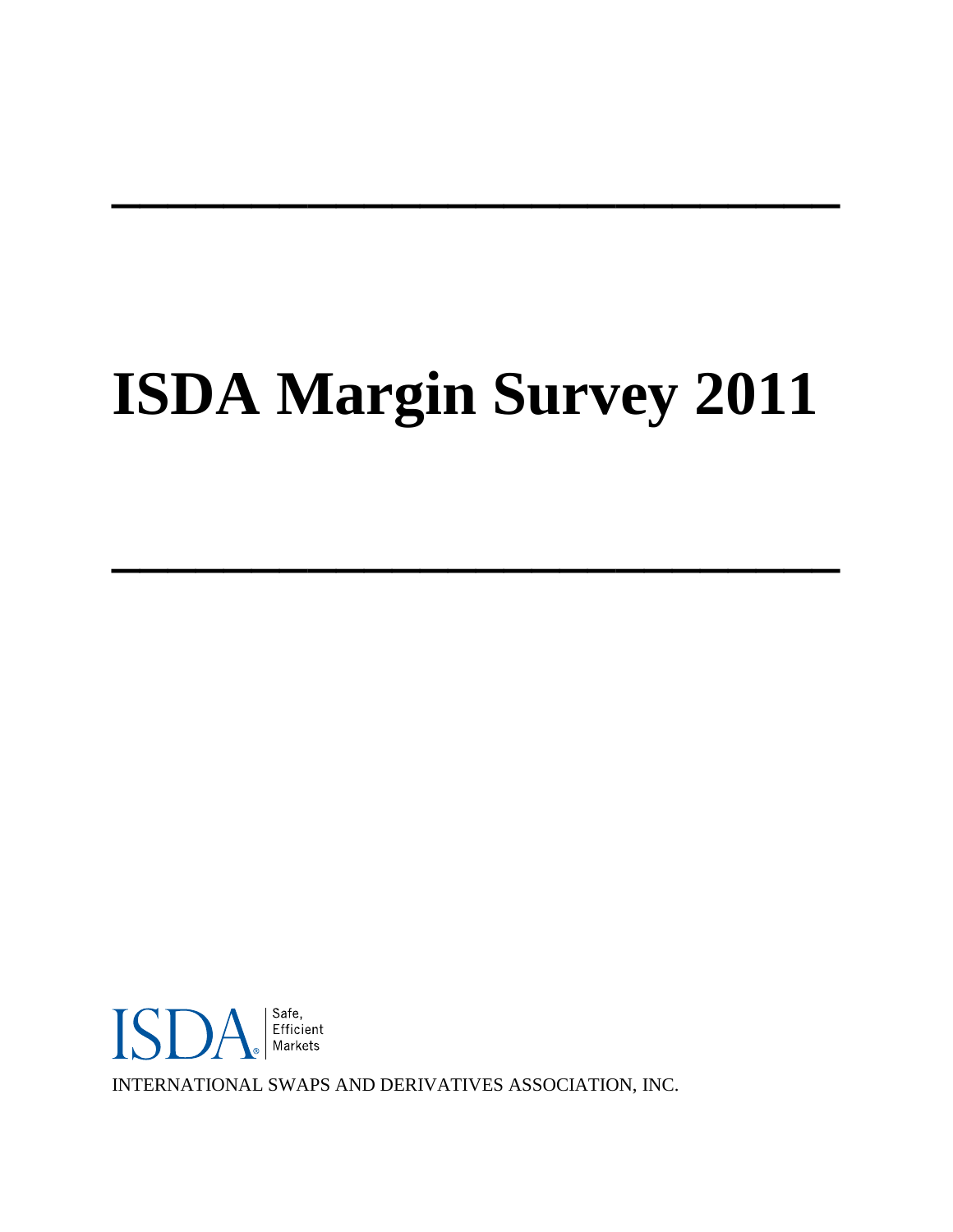# **INTERNATIONAL SWAPS AND DERIVATIVES ASSOCIATION**

ISDA, which represents participants in the privately negotiated derivatives industry, is among the world's largest global financial trade associations as measured by number of member firms. ISDA was chartered in 1985, and today has over 820 member institutions from 57 countries on six continents. These members include most of the world's major institutions that deal in privately negotiated derivatives, as well as many of the businesses, governmental entities and other end users that rely on over-the-counter derivatives to manage efficiently the financial market risks inherent in their core economic activities.

Since its inception, ISDA has pioneered efforts to identify and reduce the sources of risk in the derivatives and risk management business. Among its most notable accomplishments are: developing the ISDA Master Agreement; publishing a wide range of related documentation materials and instruments covering a variety of transaction types; producing legal opinions on the enforceability of netting and collateral arrangements (available only to ISDA members); securing recognition of the risk-reducing effects of netting in determining capital requirements; promoting sound risk management practices, and advancing the understanding and treatment of derivatives and risk management from public policy and regulatory capital perspectives

**Copyright © 2011 by International Swaps and Derivatives Association, Inc.** All rights reserved. Brief excerpts may be reproduced or translated provided the source is stated.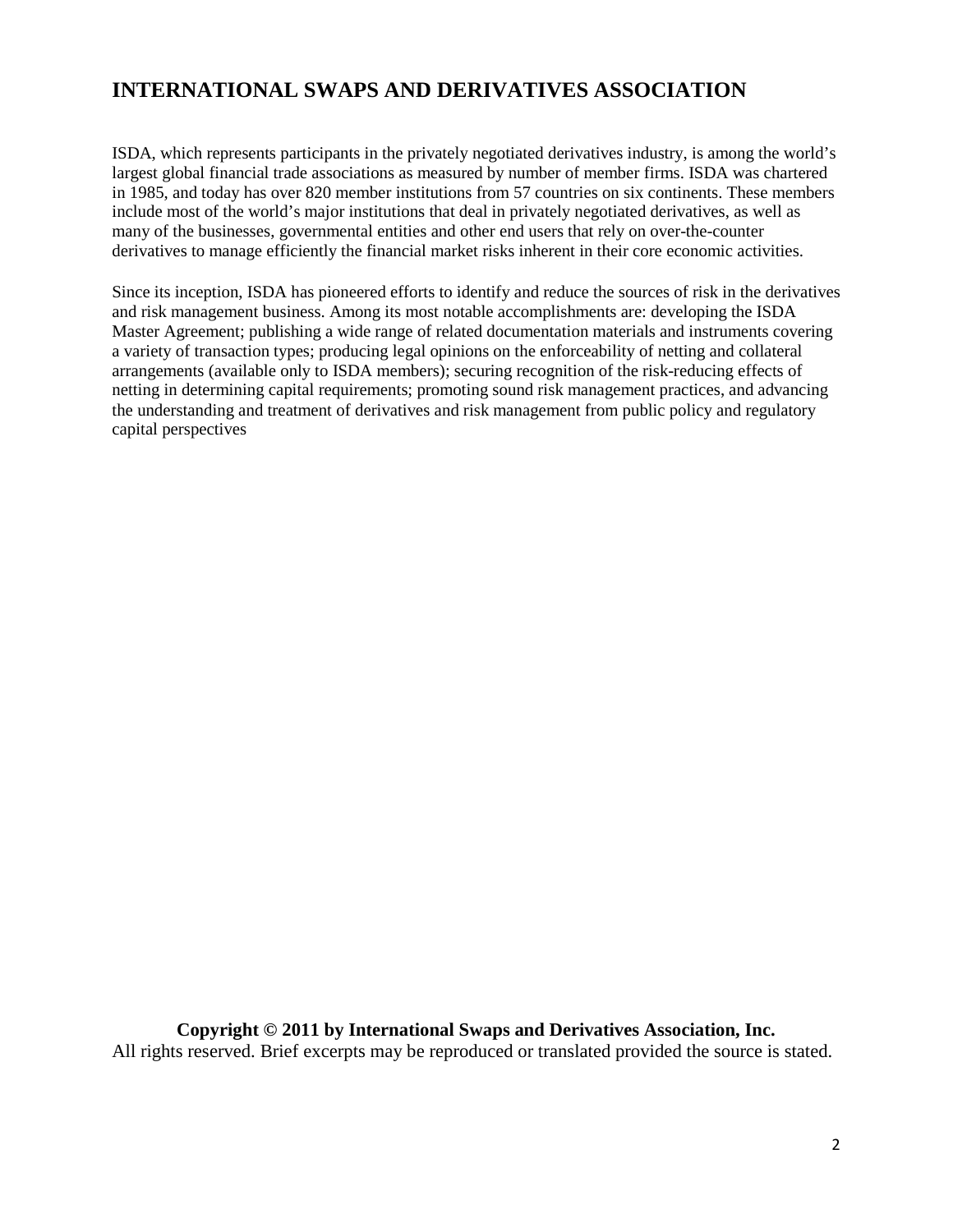## **SUMMARY**

- 1. Collateral in circulation is a key measure of the total amount of collateral used to mitigate the credit risk of OTC derivatives. This measure of collateral fell 7 percent during 2010, from US\$3.2 trillion at end-2009 to US \$2.9 trillion, primarily as a result of the reduction in counterparty exposures. The reported decline in collateral in circulation is consistent with a 4 percent decline in gross credit exposure during the June 2009 through June 2010 period, as reported by the Bank for International Settlements (see Chart 2.2).
- 2. The Number of Collateral Agreements in use in the OTC derivative market was 149,518 by end-2010, of which 90 percent are ISDA agreements. Among firms that responded in both 2009 and 2010, the total number of collateral agreements slightly decreased over the past year. About 84 percent of all collateral agreements are bilateral, up from 83 percent last year. This latter result reflects a continuing trend toward the use of bilateral agreements.
- 3. Collateral agreements may be applied to all types of derivatives, and in practice the market trading conventions and credit risk considerations in different segments of the OTC derivatives market lead to a range of degrees of collateralization.
	- a. Among all firms responding to the survey, 93 percent of all credit derivatives trades executed were subject to collateral arrangements during 2010, the highest rate observed among all different types of derivatives transactions. Overall, 70 percent of all OTC derivatives transactions were subject to collateral agreements during this period. The total average of all OTC derivatives collateralized includes transactions with end-users and spot FX transactions, which due to the nature of these trade types, are not generally collateralized.
	- b. The fourteen largest reporting firms, representing the world's largest derivatives dealers, reported higher rates of collateralization. For this group, an average 96 percent of credit derivatives trades were subject to collateral arrangements during 2010. Overall, 80 percent of all OTC derivatives transaction executed by the large derivatives dealers were subject to collateral agreements.
	- c. Analyzing the data based on the type of counterparty, collateralization of risk ranged from a high of collateral covering 160 percent of outstanding exposures to hedge funds to a low of collateral covering 9 percent of exposures to local or regional government entities at the end of 2010.
- 4. Portfolio reconciliation, which refers to the matching of both the population and mark-to-market of outstanding trades in a collateralized portfolio, continues to be considered good market practice. About 73 percent of all survey respondents and 100 percent of the 14 largest OTC dealer banks indicated that they regularly performed portfolio reconciliations.
- 5. Cash used as collateral represents around 81 percent of collateral received and 80 percent of collateral delivered in 2010, which is broadly consistent with last year's results. Government securities constitute 10 percent of collateral received and 17 percent of collateral delivered this year, again consistent with end-2009.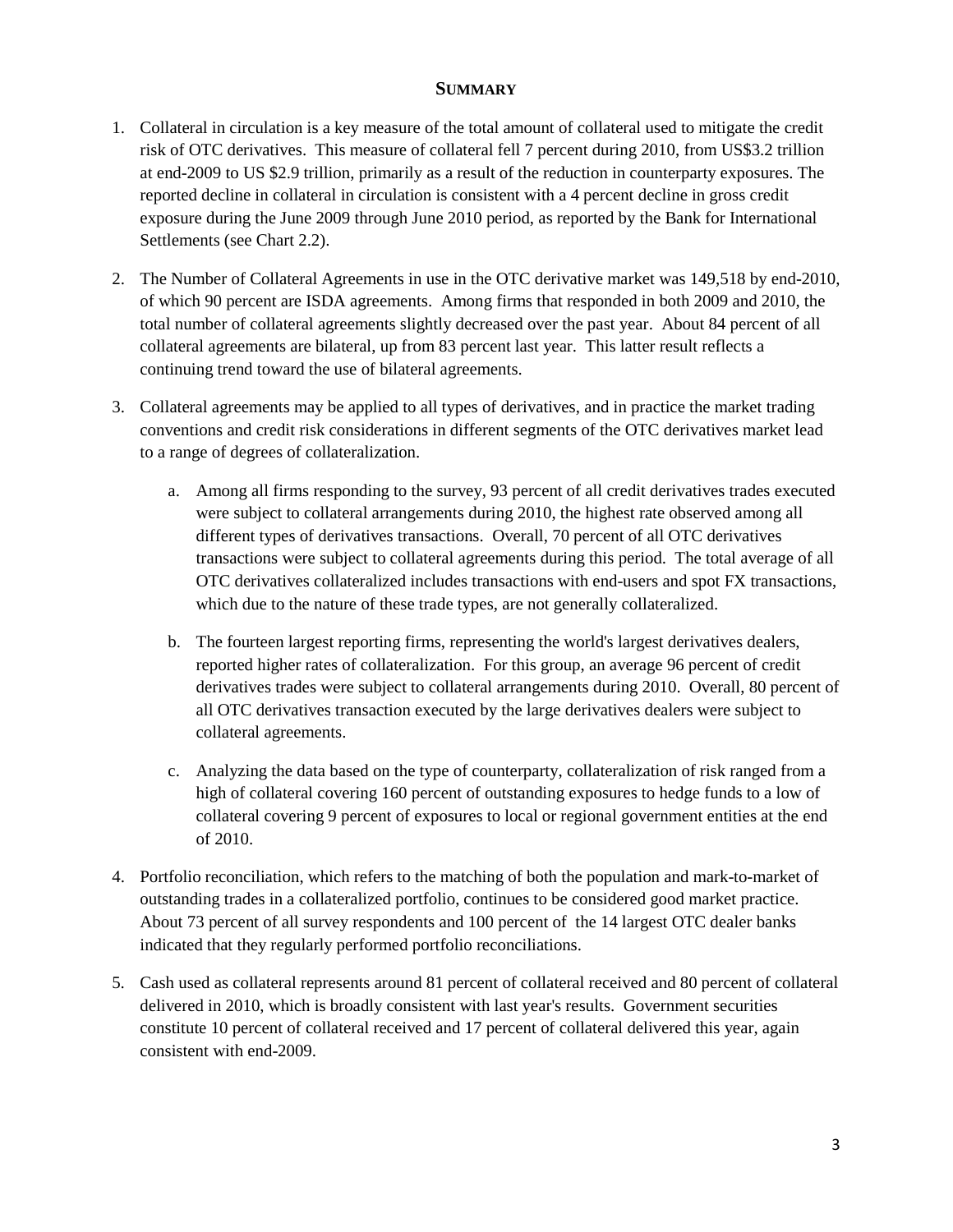## **1. INTRODUCTION**

ISDA's Margin Survey, first published in 2000, provides information about the use of collateral in the OTC derivatives business. The Margin Survey is part of a broader set of ISDA initiatives in the area of collateral, including documentation, best practices and practitioner guidelines. The data used in the Margin Survey is sampled as of December 31 each year.

#### 1.1. COLLATERAL AS A RISK MANAGEMENT TOOL

Credit risk exists whenever a firm has a relationship where a counterparty has an obligation to make payments or deliveries in the future. As discussed in ISDA's "Market Review of OTC Derivative Bilateral Collateralization Practices," there are a number of way of addressing the credit risk arising from a derivatives transaction, including: holding capital against the exposure, reducing credit risk through close-out netting; having another person or entity reimburse losses through financial guarantees; or by collateralizing the exposure.<sup>[1](#page-3-0)</sup> Each of these methods has its advantages and disadvantages.

The decision to use collateral to mitigate risk is one evaluated carefully by credit risk managers in each firm that is a counterparty to a derivative transaction. This discretionary, prudential management of credit risk, which may include the use of collateral, is a common feature across a wide range of products in the capital and retail financial markets, including loans, derivatives, clearance and other types of transaction.

Collateralization works best in those cases where the volume of activity is sufficient to warrant bearing the operational and procedural burdens associated with the sophisticated collateral process. Not all derivatives users trade these instruments frequently enough to justify the operational burden and expense of collateralization. This latter group includes non-financial corporations whose business models cannot easily sustain the cash flows required for collateralization. Additionally, firms may face external restrictions such as legal and tax reasons that effectively prohibit the use of collateralization. Finally, there are cases where it is simply more cost efficient to rely on other methods of credit risk mitigation.

Nonetheless, collateralization remains among the most widely used methods to mitigate counterparty credit risk in the OTC derivatives market, and market participants have increased their reliance on collateralization over the years.

#### 1.2. ABOUT THE SURVEY RESPONDENTS

l

A total of eighty three ISDA member firms responded to the 2011 Margin Survey; Appendix 1 lists the respondents. We classified respondents into three size groups based on the number of collateral agreements executed. The threshold for classification as a "large" program is more than 3,000 agreements. This sample includes fourteen of the largest OTC derivatives dealers. Respondents were classified as having medium-sized programs if they had more than 100 but less than 3,000 collateral agreements outstanding. Firms that reported having between zero and 100 agreements were classified as having small programs. For the 2011 Survey, 29 of the respondents were classified as medium, while 40 were classified as small firms.

<span id="page-3-0"></span><sup>&</sup>lt;sup>1</sup> ISDA's "Market Review of OTC Derivative Bilateral Collateralization Practices" was published on March 1, 2010, and can be found on ISDA's website at www.isda.org.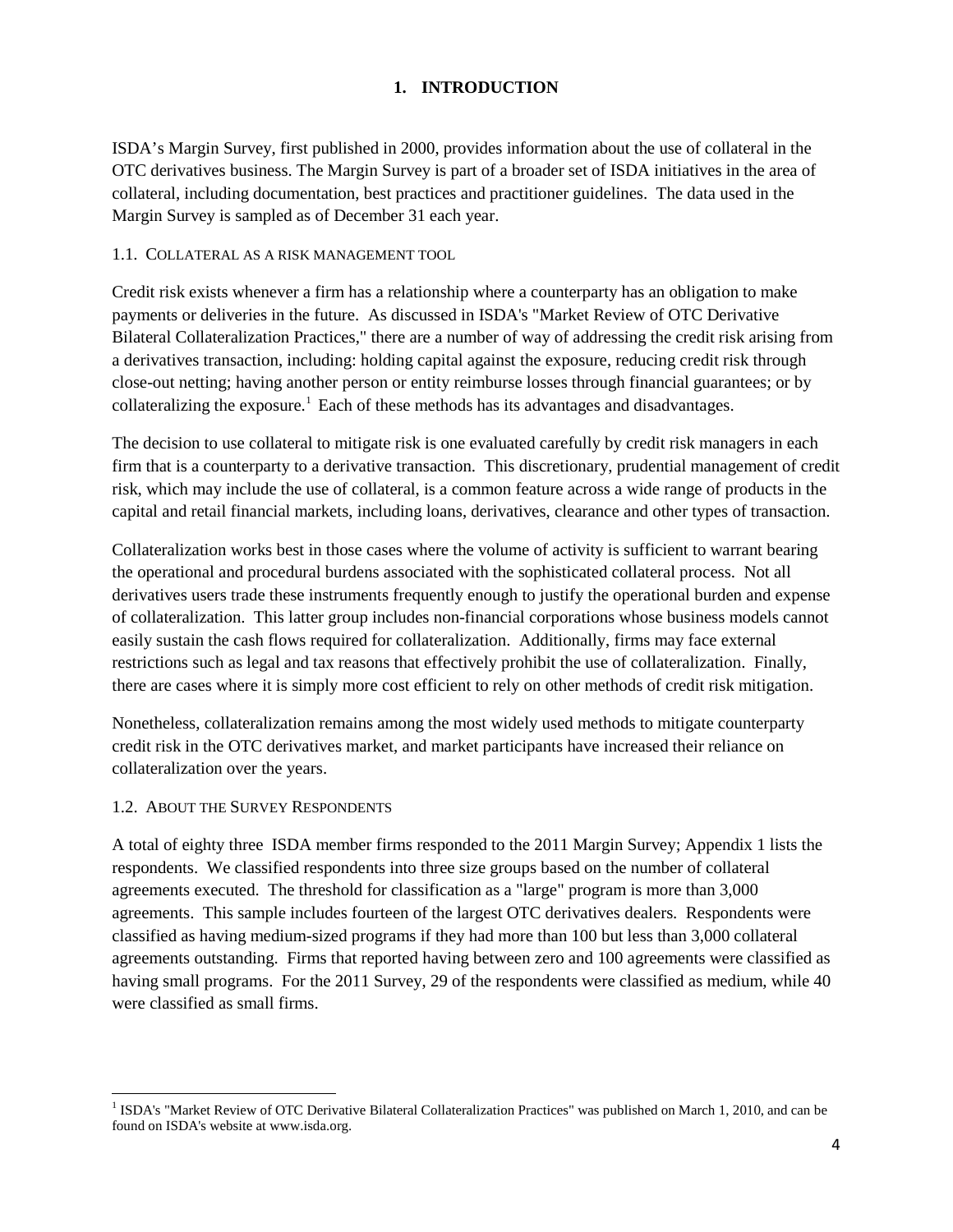| Size Class | Number of<br>agreements | Number of<br>respondents |
|------------|-------------------------|--------------------------|
| Large      | > 3,000                 | 14                       |
| Medium     | $100 - 3,000$           | 29                       |
| Small      | $0 - 100$               |                          |
| Total      |                         |                          |

## **Table 1.1. Profile of firms responding to the 2011 ISDA Margin Survey**

Table 1.2 classifies respondents according to firm or entity type. Sixty four of the eighty three respondents were banks and broker-dealers. The remaining respondents consisted of hedge funds, insurers, government agencies and government-sponsored entities.

|  |  |  | Table 1.2. Type of entity responding to the 2011 ISDA Margin Survey |  |
|--|--|--|---------------------------------------------------------------------|--|
|--|--|--|---------------------------------------------------------------------|--|

| Bank/Broker Dealer          | 64                          |
|-----------------------------|-----------------------------|
| Pension Fund                |                             |
| Energy/Commodity Firm       |                             |
| Hedge Fund                  |                             |
| Corporate                   | 3                           |
| Insurer                     |                             |
| Government-sponsored Entity | $\mathcal{D}_{\mathcal{A}}$ |
| Government Agency           |                             |
| Other                       | 6                           |
| Total                       | 83                          |

Chart 1.3 shows the geographic distribution of survey respondents. Over half were from institutions based in Europe, the Middle East or Africa and 26 percent were based in the Americas.

**Chart 1.3 Geographic Distribution of Survey Respondents** 

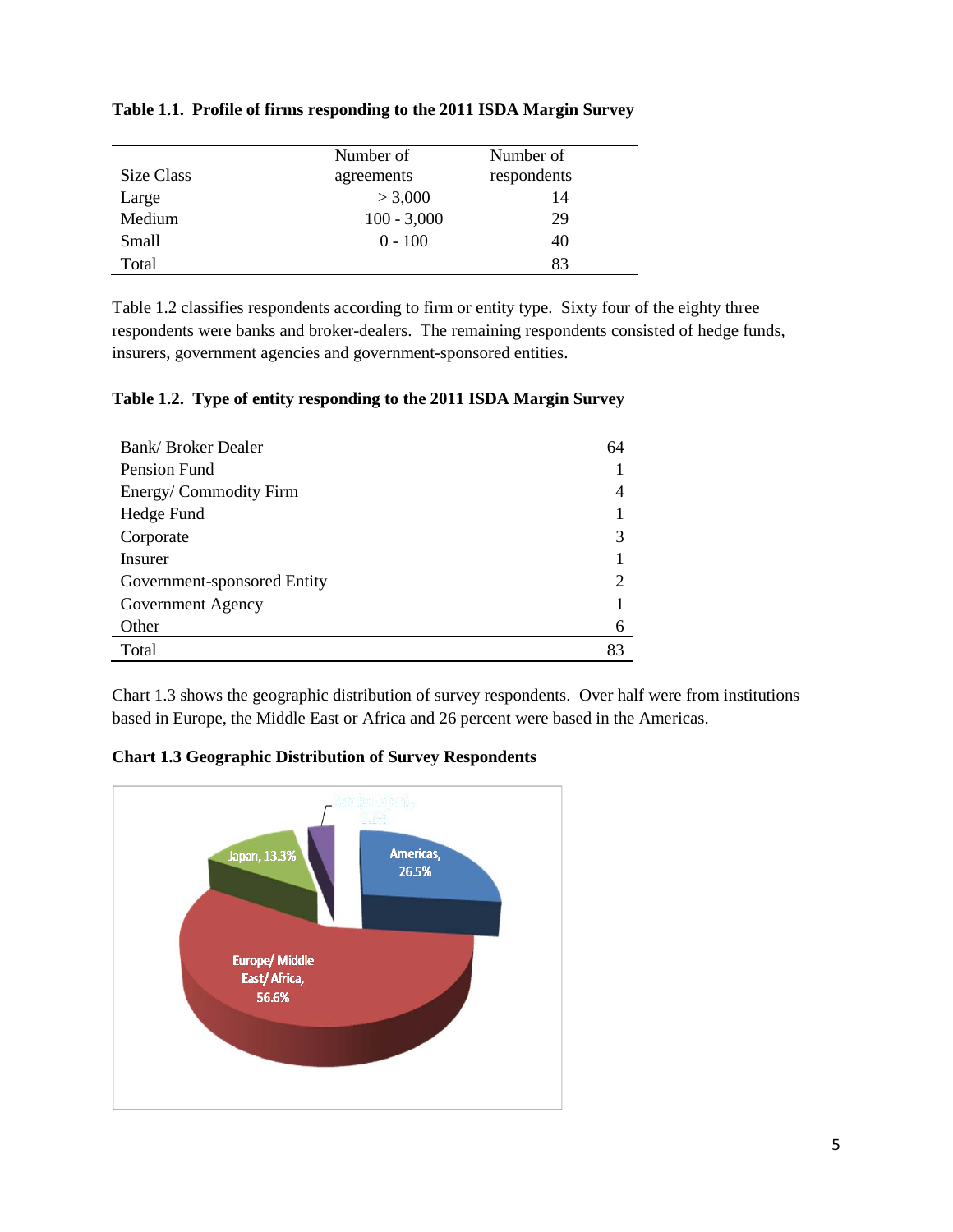The 2011 Survey refers to the collateral management functions of respondents as of December 31, 2010. All amounts reported are in US dollars. As with all ISDA surveys, access to individual firm responses is strictly limited to selected ISDA staff and the data are not shared with the employee of any ISDA member firm or any other outside party.

#### **2. COLLATERAL ASSETS**

#### 2.1. ESTIMATES OF TOTAL COLLATERAL OUTSTANDING

The estimated amount of Collateral in circulation in the OTC derivatives market at the end of 2010 was approximately \$[2](#page-5-0).9 trillion, which is down from last year's estimated amount of \$3.2 trillion<sup>2</sup>. The \$2.9 trillion estimate of total collateral in use is based on a total reported collateral amount of \$2.0 trillion. The estimation procedure is described in Appendix 2. Measured over a two-year horizon (2009-2011), estimated collateral has decreased at a compounded annual rate of 14 percent per year, while the threeyear (2008-2011) compounded annual growth rate is 11 percent. Approximately 83 percent of total collateral— 88 percent of collateral received and 77 percent of collateral delivered—was reported by the fourteen large dealers in the sample.



#### **Chart 2.1. Growth of value of total reported and estimated collateral, 2000-2010 (USD billions)**

The decline in reported collateral can be attributed to several factors including counterparty consolidation and increased usage of central counterparties. Chart 2.2 below displays data on aggregate counterparty credit exposure collected by the Bank for International Settlements (BIS). The data reflects the net markto-market value of counterparty exposures taking into account the benefits of close-out netting but before taking into account the effect of collateral in reducing risk exposure. As the chart shows, aggregate

<span id="page-5-0"></span><sup>&</sup>lt;sup>2</sup> Counterparty consolidation, exclusion of intracompany collateral in the 2011 Survey and increased usage of central counterparties also had a slight impact.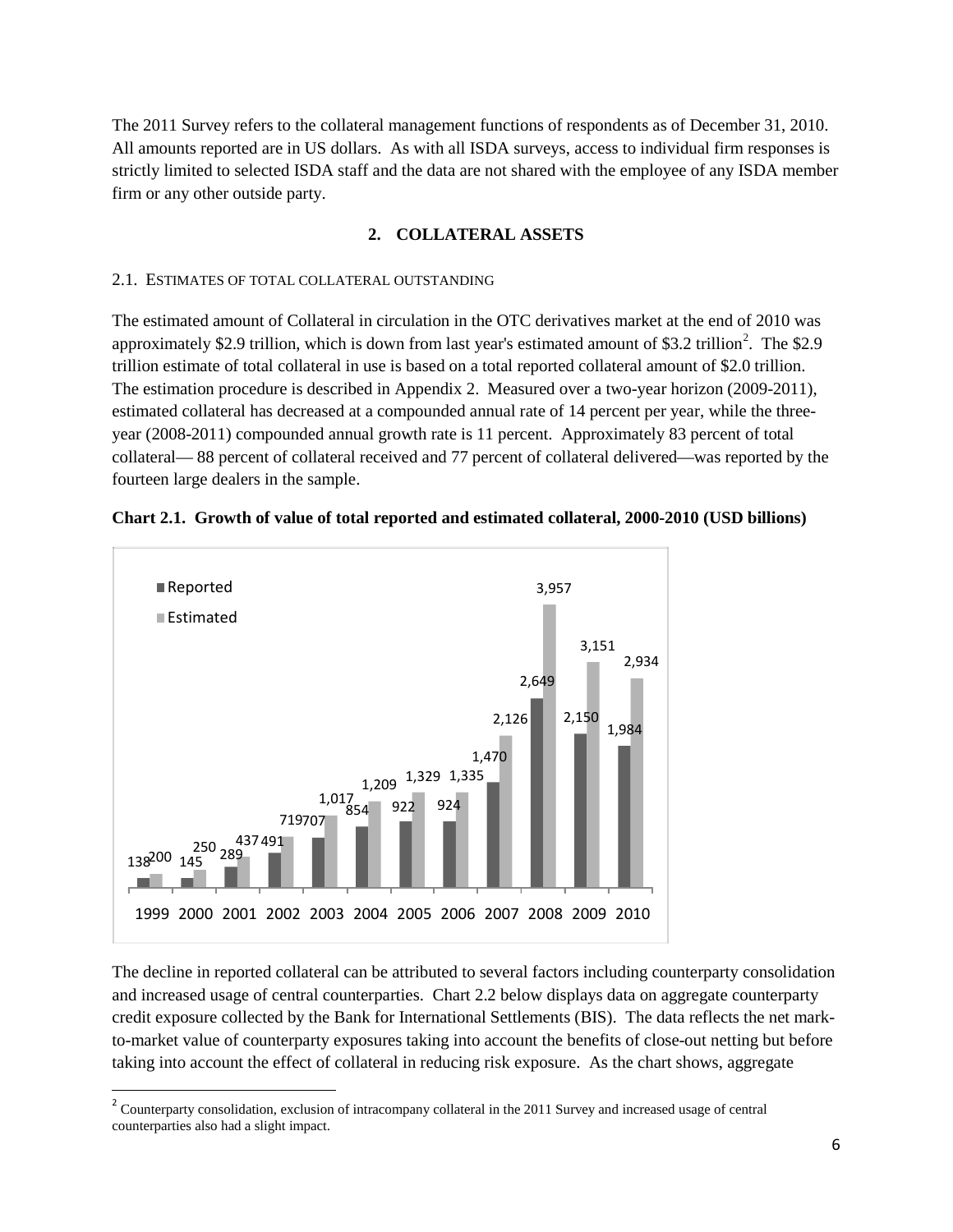counterparty exposure peaked at US \$5,005 billion in December of 2008 and fell to US \$3,578 billion by June 2010 from \$3,744 billion in June 2009, a 4.4 percent decline. In comparison, the total estimated amount of collateral in circulation fell 7 percent during the same period.

When compared, the data underlying these two charts reveals a trend toward a steady increase in collateral in circulation. Over the ten-year period from 2000 to 2010 the amount of collateral in circulation has grown at a 30 percent compounded annual growth rate while gross credit exposure, as measured by the BIS, has grown at a 14 percent compounded annual rate.





Source: Bank for International Settlements

Year-over-year changes in the reported quantity of collateral received and delivered varied across firms, sometimes significantly. The structure of the market changed significantly during the past year due to mergers involving several major dealers: many observed deviations from the norm involved banks and dealers involved in such mergers.

## TYPES OF ASSETS USED AS COLLATERAL

Table 2.1 shows the breakdown of reported collateral by asset category. The results this year are broadly similar to last year's in terms of types of collateral. For many years cash and government securities exhibited a trend of increased use measured as a percent of total collateral. This year that trend shows signs of having peaked, with the share of cash and government securities as a percent of all collateral received and delivered being approximately the same as last year. Any changes from percentages reported last year are relatively small and can be attributed to sampling errors. The use of cash and government securities as collateral remains predominant despite an increased range of collateral assets deemed acceptable by market participants.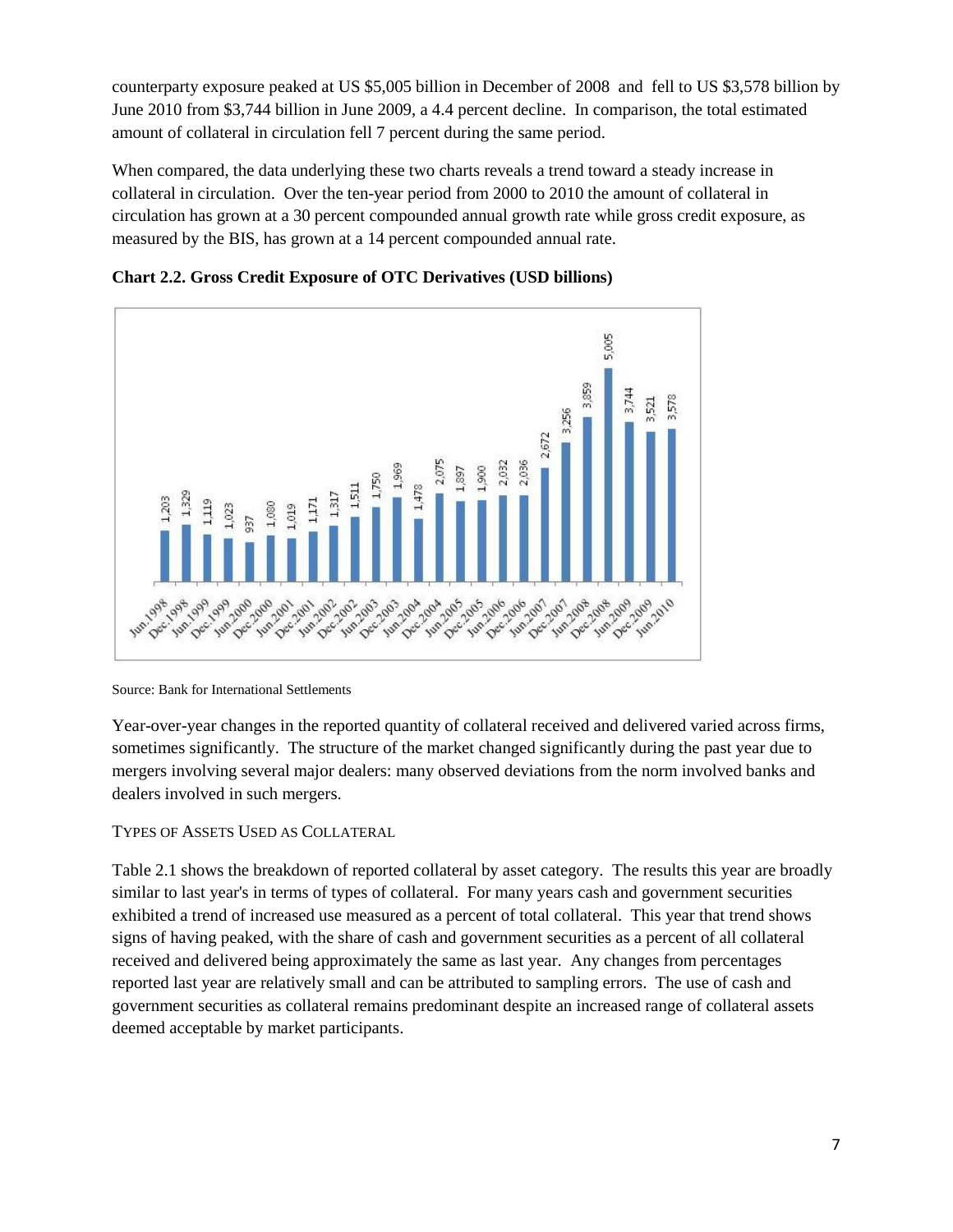|                   |                                              | <b>Collateral</b><br><b>Received</b> | Percent | <b>Collateral</b><br><b>Delivered</b> | Percent |
|-------------------|----------------------------------------------|--------------------------------------|---------|---------------------------------------|---------|
| Cash              | <b>USD</b>                                   | 389,908                              | 36%     | 325,678                               | 36%     |
|                   | <b>EUR</b>                                   | 429,500                              | 40%     | 331,542                               | 37%     |
|                   | <b>GBP</b>                                   | 18,160                               | 2%      | 21,020                                | 2%      |
|                   | <b>JPY</b>                                   | 24,232                               | 2%      | 26,839                                | 3%      |
|                   | Other                                        | 15,752                               | 1%      | 10,365                                | 1%      |
|                   | <b>Subtotal</b>                              | 877,552                              | 81%     | 715,444                               | 80%     |
| Government        | <b>United States</b>                         | 38,606                               | 4%      | 48,409                                | 5%      |
| <b>Securities</b> | European Union                               | 22,943                               | 2%      | 66,705                                | 7%      |
|                   | <b>UK</b>                                    | 10,948                               | 1%      | 13,414                                | 1%      |
|                   | Japan                                        | 21,005                               | 2%      | 17,438                                | 2%      |
|                   | Other                                        | 13,196                               | 1%      | 8,854                                 | 1%      |
|                   | <b>Subtotal</b>                              | 106,697                              | 10%     | 154,821                               | 17%     |
| <b>Others</b>     | Government agency securities/<br><b>GSEs</b> | 17,425                               | 2%      | 10,075                                | 1%      |
|                   | Supranational bonds                          | 2,067                                | 0%      | 723                                   | 0%      |
|                   | <b>US Municipal Bonds</b>                    | 1,449                                | 0%      |                                       | 0%      |
|                   | <b>Covered Bonds</b>                         | 6,545                                | 1%      | 255                                   | 0%      |
|                   | Corporate Bonds                              | 28,514                               | 3%      | 4,349                                 | 0%      |
|                   | Letters of Credit                            | 9,917                                | 1%      | 600                                   | 0%      |
|                   | Equities                                     | 25,453                               | 2%      | 6,896                                 | 1%      |
|                   | Metals and Other<br>Commodities              | 101                                  | 0%      | 653                                   | 0%      |
|                   | Other assets (Please Specify)                | 9,228                                | 1%      | 5,592                                 | 1%      |
|                   | <b>Subtotal</b>                              | 100,699                              | 9%      | 29,143                                | 3%      |
|                   | <b>Total Collateral</b>                      | 1,084,949                            |         | 899,408                               |         |
|                   | Grand total                                  |                                      |         | 1,984,357                             |         |

#### **Table 2.1. Value of collateral received and delivered by respondents, USD millions**

Note: Collateral Received differs from Collateral Delivered because Survey results are not based on the responses of all firms engaged in collateralized derivatives transactions.

Table 2.2 shows the composition of collateral received and delivered by program size. The results are fairly uniform across program size, with variations attributable to sampling errors. Again, this year's results are broadly similar to those reported last year. Observed changes in collateral composition tend to vary more from year to year for the group of firms with small programs than for those with medium and large programs, because of the relatively small size of the sample. No trend is evident in these observed changes.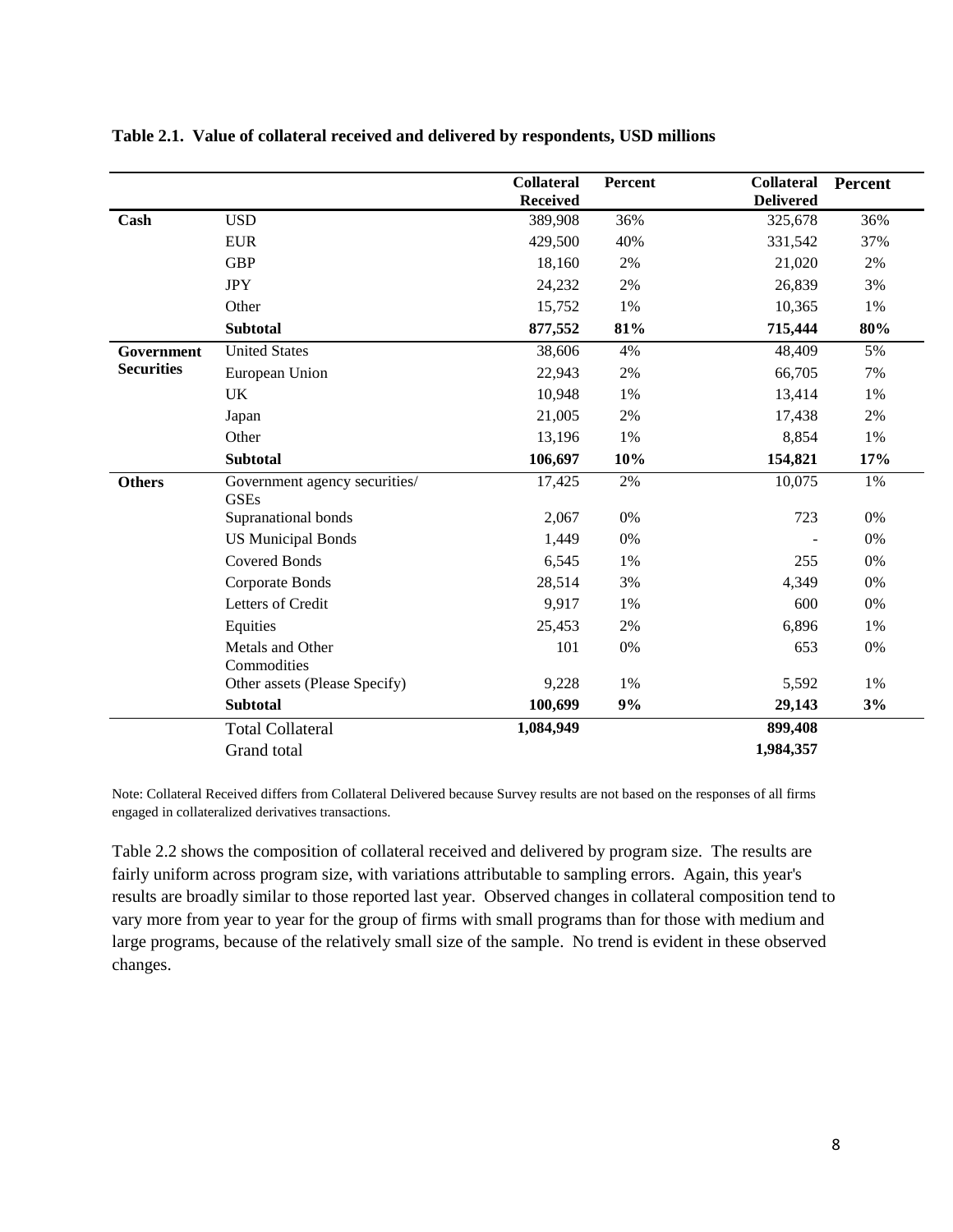|            |                            |       | <b>Collateral Received</b> |              | <b>Collateral Delivered</b> |               |              |
|------------|----------------------------|-------|----------------------------|--------------|-----------------------------|---------------|--------------|
|            |                            | Large | <b>Medium</b>              | <b>Small</b> | Large                       | <b>Medium</b> | <b>Small</b> |
| Cash       | <b>USD</b>                 | 37.6  | 22.2                       | 25.4         | 38.8                        | 25.6          | 36.9         |
|            | <b>EUR</b>                 | 39.0  | 48.0                       | 30.6         | 34.0                        | 47.0          | 42.9         |
|            | <b>GBP</b>                 | 1.7   | 1.5                        | 0.9          | 2.6                         | 1.4           | 0.9          |
|            | <b>JPY</b>                 | 1.6   | 7.1                        | 7.7          | 1.2                         | 9.9           | 4.9          |
|            | Other                      | 1.0   | 3.2                        | 9.1          | 1.0                         | 1.6           | 1.4          |
|            | <b>Subtotal</b>            | 81.0  | 82.1                       | 73.7         | 77.6                        | 85.6          | 87.1         |
| Government | <b>United States</b>       | 3.6   | 2.6                        | 4.1          | 5.7                         | 5.1           | 0.6          |
| Securities | European Union             | 2.0   | 1.0                        | 8.4          | 9.1                         | 1.8           | 1.7          |
|            | UK                         | 1.1   | 0.2                        | 0.0          | 1.9                         | 0.0           | 0.0          |
|            | Japan                      | 1.7   | 2.4                        | 8.4          | 1.3                         | 3.5           | 7.1          |
|            | Other                      | 1.0   | 3.6                        | 0.0          | 0.6                         | 2.9           | 0.0          |
|            | <b>Subtotal</b>            | 9.5   | 9.8                        | 20.9         | 18.7                        | 13.2          | 9.4          |
| Others     | <b>Government Agencies</b> | 1.7   | 0.9                        | 0.7          | 1.3                         | 0.7           | 0.4          |
|            | Supranationals             | 0.2   | 0.6                        | 0.0          | 0.1                         | 0.0           | 0.0          |
|            | <b>US Municipal Bonds</b>  | 0.2   | 0.0                        | 0.0          | 0.0                         | 0.0           | 0.0          |
|            | <b>Covered Bonds</b>       | 0.6   | 0.0                        | 1.2          | 0.0                         | 0.0           | 0.0          |
|            | Corporate Bonds            | 2.8   | 1.2                        | 2.0          | 0.5                         | 0.0           | 1.6          |
|            | Letters of Credit          | 0.9   | 1.1                        | 0.6          | 0.0                         | 0.0           | 1.5          |
|            | Equities                   | 2.3   | 3.7                        | 0.9          | 1.0                         | 0.0           | 0.0          |
|            | Metals and other           | 0.0   | 0.0                        | 0.0          | 0.1                         | 0.0           | 0.0          |
|            | commodities                |       |                            |              |                             |               |              |
|            | Other                      | 0.9   | 0.7                        | 0.0          | 0.7                         | 0.5           | 0.0          |
|            | <b>Subtotal</b>            | 9.5   | 8.2                        | 5.4          | 3.7                         | 1.2           | 3.5          |

**Table 2.2. Types of collateral received and delivered by program size** (*percent of total collateral*)

## 2.2. DISPOSITION OF COLLATERAL DELIVERED

l

The 2011 Survey contains several questions regarding the disposition of collateral received and delivered. The first of these questions asked whether respondents had made arrangements to segregate collateral posted as Independent Amounts and what types of arrangements were made to secure that collateral. The second asked whether respondents rehypothecate collateral, and what percentage of collateral received in connection with OTC derivatives transactions is rehypothecated.

Table 2.3 below summarizes responses to the question of where Independent Amounts are held. Independent Amounts are analogous to initial margins required by futures clearinghouses to collateralize potential counterparty exposures. Like initial margin, Independent Amounts are designed to ensure that derivatives positions remain collateralized between margin calls.<sup>[3](#page-8-0)</sup>

Survey respondents reported that most of the Independent Amount they delivered and received is commingled with variation margin, and much smaller percentages are segregated on the books and records of dealers or held in segregated custodial accounts.

<span id="page-8-0"></span><sup>&</sup>lt;sup>3</sup> ISDA released an Independent Amount Whitepaper that contains a comprehensive analysis of the issues surrounding Independent Amounts. See, "Independent Amounts," ISDA (March 1, 2010), at www.isda.org.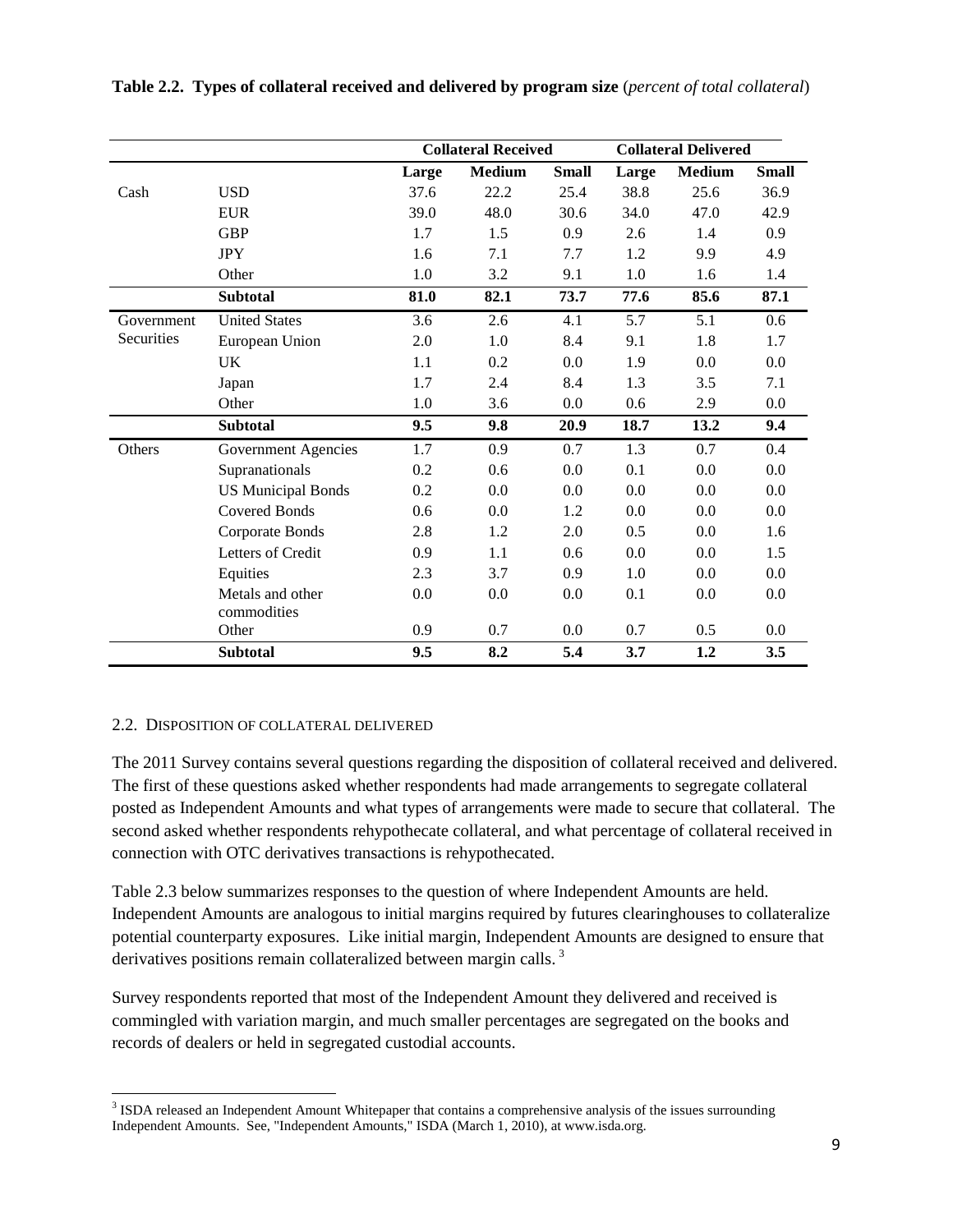|                                    | Independent<br><b>Amount Received</b> |       | Independent<br><b>Amount Delivered</b> |       |
|------------------------------------|---------------------------------------|-------|----------------------------------------|-------|
|                                    | all                                   | large | all                                    | large |
| Commingled with variation margin   | 71%                                   | 70%   | 76%                                    | 75%   |
| Segregated on books and records of |                                       |       |                                        |       |
| dealer                             | 9%                                    | 9%    | 5%                                     | 4%    |
| Segregated with custodian          | 6%                                    | 7%    | 3%                                     | 4%    |
| Tri-party                          | 14%                                   | 14%   | 16%                                    | 17%   |

#### **Table 2.3. Disposition of Independent Amount** (*percent of total*)

Most Independent Amount received is commingled with variation margin. Six percent is segregated with a custodian or with a third party<sup>[4](#page-9-0)</sup>. The similarity of reported results for the large dealers and the full sample can be explained by the fact that most respondents outside of the large dealers do not report receiving Independent Amounts: dealers are much more likely to require Independent Amount to be posted than non-dealers.

The practice of rehypothecation involves the re-use of securities delivered. A dealer receiving securities as collateral may re-use the same security, to collateralize its own exposure with its counterparties for example. In the case of cash collateral, rehypothecation involves either using the cash received as collateral to buy investment securities, or to lend on to others, or to collateralize other derivatives exposures. According to the 2011 Survey, approximately 96, 75 and 100 percent of collateral is in the form of cash deposits for large, medium and small firms, respectively.

## **Table 2.4. Percent of collateral rehypothecated**

l

|            | Large,  | Medium/Small, | Medium/Small, |
|------------|---------|---------------|---------------|
|            | Average | Average       | Median        |
| Cash       | 95.8    | 75.5          | 100.0         |
| Securities | 67.2    | 53.5          | 74.0          |
| Other      | 30.8    | 9.5           | 0.0           |
| Total      | 88.6    | 58.2          | 94.2          |

#### **Percent posted in connection with OTC derivatives transactions that is eligible to be rehypothecated**

#### **Percent posted in connection with OTC derivatives transactions that is actually rehypothecated**

|            | Large,  | Medium/Small, | Medium/Small, |
|------------|---------|---------------|---------------|
|            | Average | Average       | Median        |
| Cash       | 89.0    | 56.5          | 95.3          |
| Securities | 44.4    | 10.8          | 0.00          |
| Other      | 11.0    | 0.00          | 0.00          |
| Total      | 73.6    | 28.3          | 0.00          |

<span id="page-9-0"></span><sup>&</sup>lt;sup>4</sup> In the U.S., funds that are subject to the Investment Company Act of 1940 ("40 Act Funds") are required to have their Independent Amount segregated, which reflects the the majority of the Tri-Party number.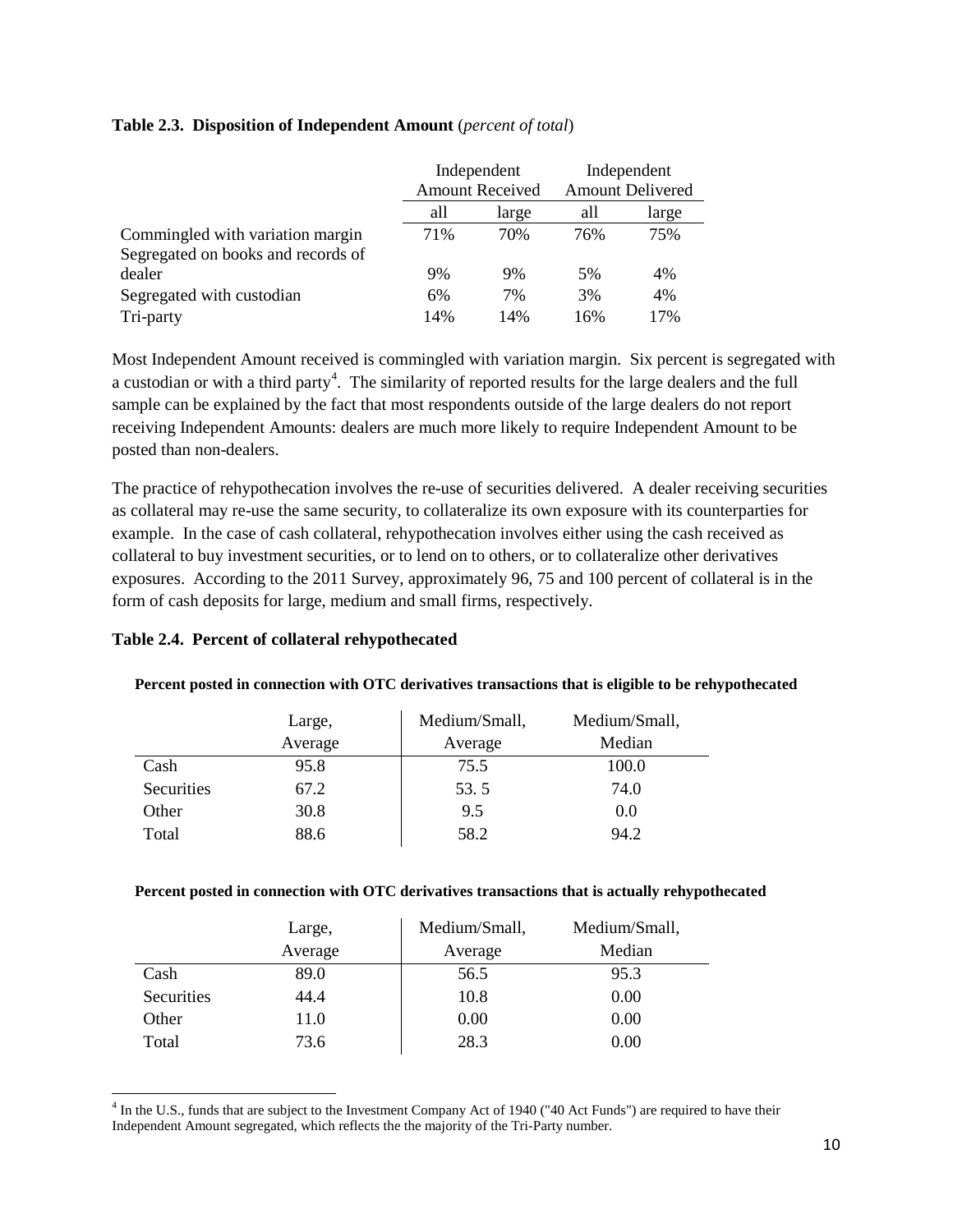Rehypothecation practices are discussed more comprehensively in ISDA's " Market Review of OTC Derivative Bilateral Collateralization Practices," cited earlier.

## 2.3 CENTRAL COUNTERPARTIES

This year, the survey asked the 14 dealer respondents to report information regarding the independent amount and variation margin levels they had as both an executing broker and derivatives clearing member. Central Counterparties constitute a negligible fraction of the number of counterparties with whom derivatives users hold positions since the number of Central Counterparties is very small, even though the size of exposures to Central Counterparties may be a large and very important share of total exposure. The figures reported for Independent Amount received are significantly smaller than the other figures as, generally, Central Counterparties do not deliver Independent Amounts to their counterparties but hold it in separate accounts. The role of Central Counterparties in clearing trades and in managing collateral is of growing importance, and one which future surveys will address more comprehensively.

## **Table 2.5. Collateral Outstanding with a Central Counterparty, Largest 14 Dealers USD millions**

#### **Collateral outstanding with a central counterparty: dealers acting as executing broker**

| Independent amount/Initial margin - Delivered (USD) | 20.422 |
|-----------------------------------------------------|--------|
| Variation Margin - Received (USD)                   | 31.711 |
| Variation Margin - Delivered (USD)                  | 16.023 |
| Total - Received (USD)                              | 31.711 |
| Total - Delivered (USD)                             | 36.445 |

#### **Collateral outstanding with a central counterparty: dealers acting as a derivatives clearing member**

| Independent amount/Initial margin - Received (USD)  | 79.   |
|-----------------------------------------------------|-------|
| Independent amount/Initial margin - Delivered (USD) | 4.206 |
| Variation Margin - Received (USD)                   | 4.329 |
| Variation Margin - Delivered (USD)                  | 782   |
| Totals - Received (USD)                             | 4.409 |
| Totals - Delivered (USD)                            | 4.989 |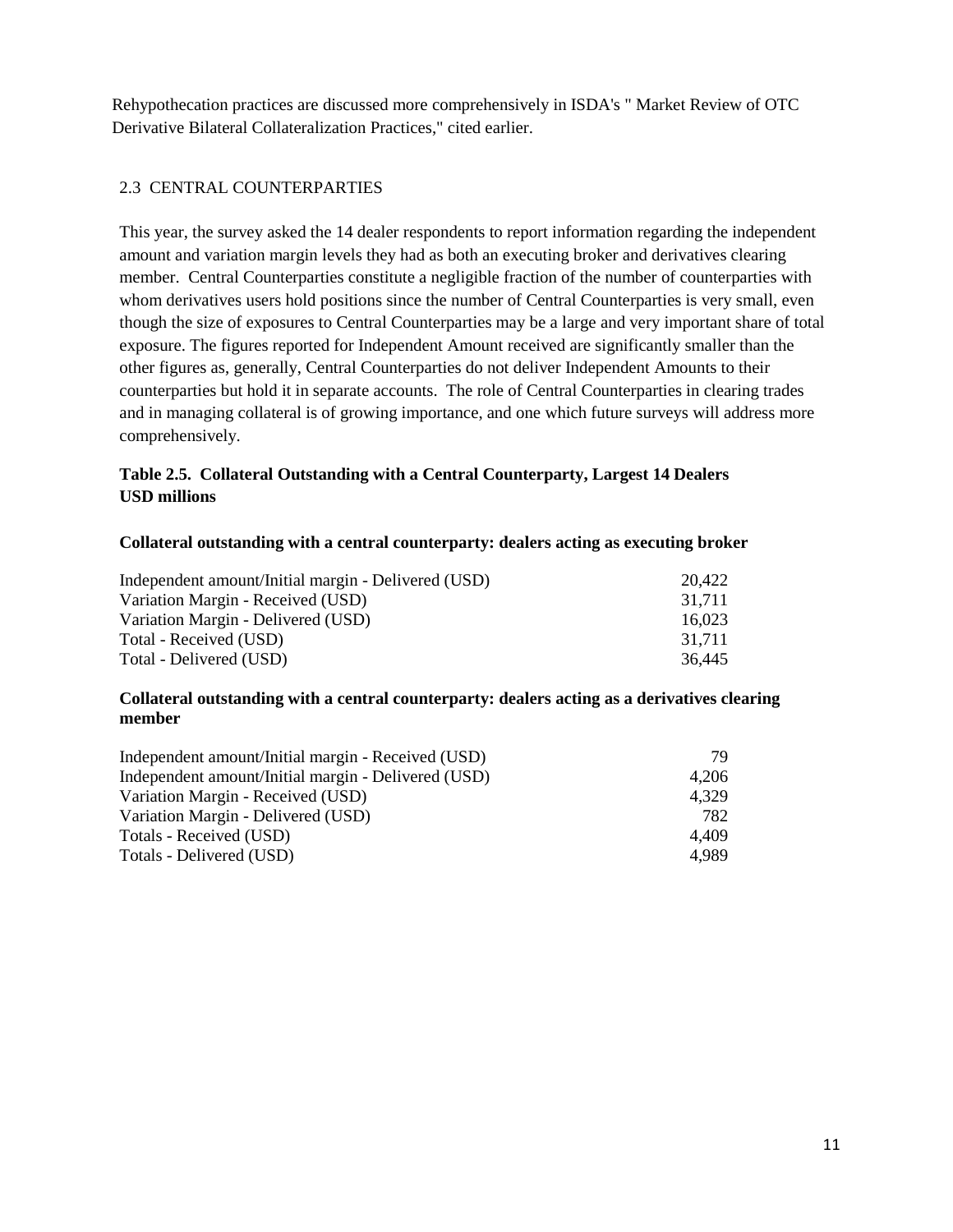## **3. EXTENT OF COLLATERAL USE**

#### 3.1 NUMBER AND TYPES OF COLLATERAL AGREEMENTS

Respondents to the 2011 Margin Survey report 149,518 collateral agreements in place, compared with 171,869 in the 2010 Survey (see Chart 3.1 below), a 13 percent decrease. This is primarily due to counterparty consolidation, as referred to earlier in the Survey. Additionally, the 2011 Survey asked respondents to report the number of active agreements they had in place, which differed from Surveys done in years past.





Table 3.1 shows the split between unilateral and bilateral agreements and between ISDA and non-ISDA agreements. As in previous years, ISDA credit support documentation is the most frequent choice among practitioners at about 90 percent. Non-ISDA documents include bespoke margin agreements, long-form confirmations with collateral terms, master margining agreements, commodity-specific margining agreements, and jurisdiction-specific agreements such as French AFB and German Rahmenvertrag. Respondents report that approximately 79 percent of their ISDA credit support agreements and 84 percent of all agreements are bilateral. These results reflect a continuing trend toward the use of bilateral agreements since the inception of the survey: last year respondents reported that 80 percent of all their ISDA credit support agreements and 83 percent of all agreements were bilateral.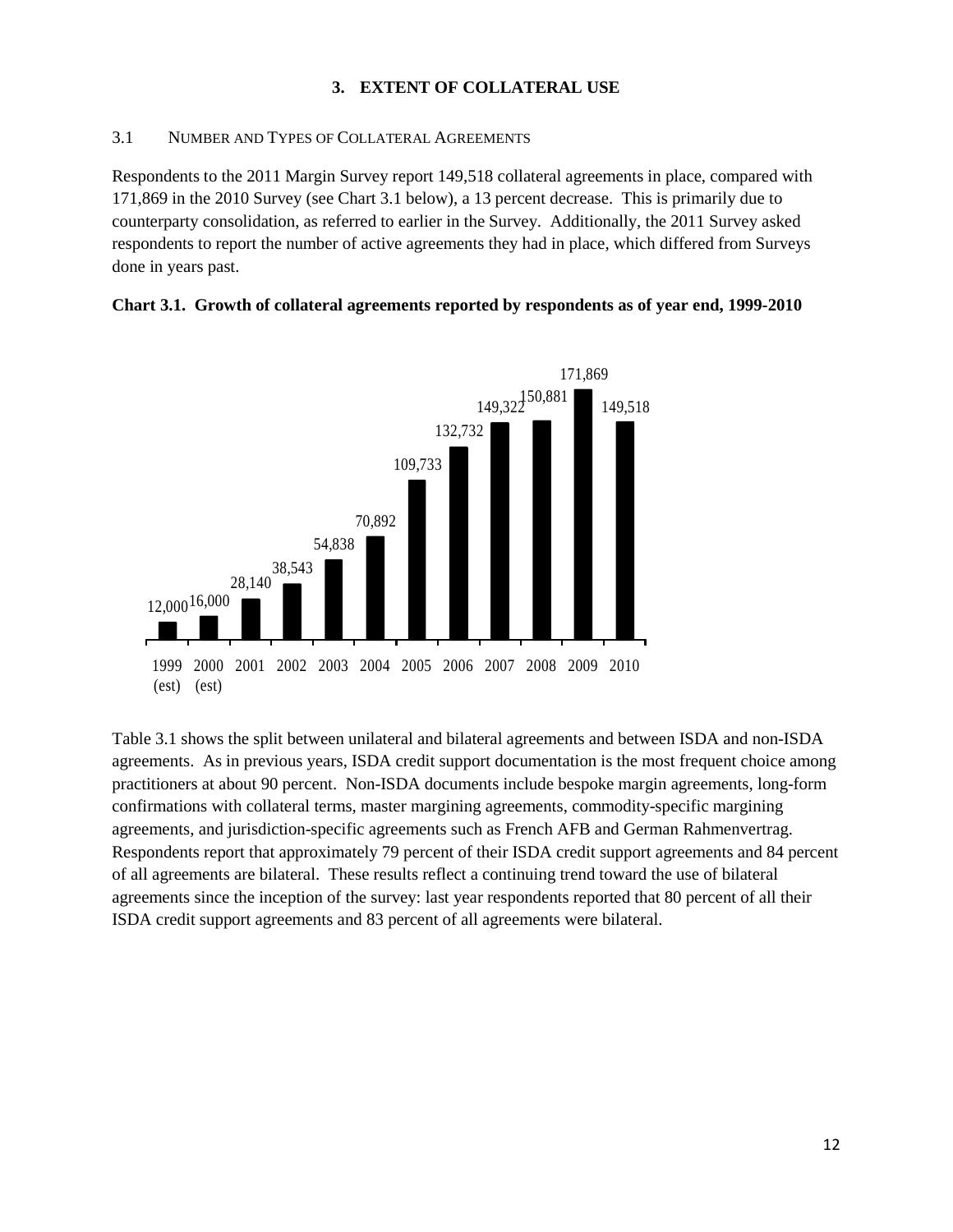| <b>Unilateral</b> |                 |                   | <b>Bilateral</b> |                 |                  | <b>Total</b>  |
|-------------------|-----------------|-------------------|------------------|-----------------|------------------|---------------|
|                   |                 |                   |                  |                 |                  | <b>Active</b> |
| <b>ISDA</b>       | <b>Non-ISDA</b> | <b>Total</b>      | <b>ISDA</b>      | <b>Non-ISDA</b> | <b>Total</b>     |               |
| collateral        | agreements      | number            | collateral       | agreements      | number           |               |
| agreements        |                 | <b>Unilateral</b> | agreements       |                 | <b>Bilateral</b> |               |
| 16,724            | 6,680           | 23,404            | 117,564          | 8,550           | 126,114          | 149,518       |
| $11\%$            | 4%              | 16%               | 79%              | 6%              | 84%              | 100%          |

#### **Table 3.1. Numbers and types of collateral agreement used by respondents**

#### 3.2 COLLATERALIZATION LEVELS

To measure collateral coverage, the Survey asks respondents to report (1) percent of trade volume subject to credit support agreements, and (2) OTC derivative credit exposure covered by collateral. Percent of trade volume is the number of OTC derivative trades subject to any collateral agreement divided by the total number of derivative trades. Percent of exposure collateralized is the sum of the ratio of collateral received from counterparties divided by the total counterparty credit exposure before collateralization.

Table 3.2 shows the percent of trade volume subject to credit support agreements by type of instrument. The results vary from a high of 93 percent of trade volume for credit derivatives to a low of 58 percent for foreign exchange transactions. The relatively low rate of collateralization of foreign exchange transactions is explained in part by the short maturities for most such transactions, which present relatively low risk and are often therefore not collateralized; another factor is the heavy use of foreign exchange derivatives by non-financial companies, for which collateralization is not always required ISDA's 2009 Derivatives Usage Survey found that the use of foreign exchange derivatives and interest rate derivatives was almost universal among large multinational companies. Similarly, most users of commodity derivatives also tended to be non-financial companies, which are less likely to post collateral than financial firms.<sup>[5](#page-12-0)</sup> In interpreting these data it important to note that not all OTC derivatives are alike, and sub-segments of the market are traded under different market conventions and have differing risk profiles, which in turn lead to differing degrees of collateralization for different types of transactions.

#### **Table 3.2. Percent of trades subject to collateral agreements, by size of program**

|                                        | All,<br>Average | Large dealers,<br>Average | Medium/Small,<br>Average |
|----------------------------------------|-----------------|---------------------------|--------------------------|
| All OTC derivatives                    | 69.8            | 80.2                      | 66.3                     |
| Fixed Income derivatives               | 78.6            | 87.9                      | 74.6                     |
| Credit derivatives                     | 93.2            | 95.8                      | 91.7                     |
| FX derivatives                         | 58.2            | 65.2                      | 53.0                     |
| Equity derivatives                     | 72.1            | 73.2                      | 71.5                     |
| Commodities, including precious metals | 59.6            | 62.9                      | 56.7                     |

Collateralization rates are almost uniformly higher among the largest 14 OTC derivatives dealers than for the rest of the sample. Large dealers report that 80 percent of their overall trade volume is subject to

<span id="page-12-0"></span> <sup>5</sup> See "2009 Derivatives Usage Survey," in *ISDA Research Notes* (2009), No. 2.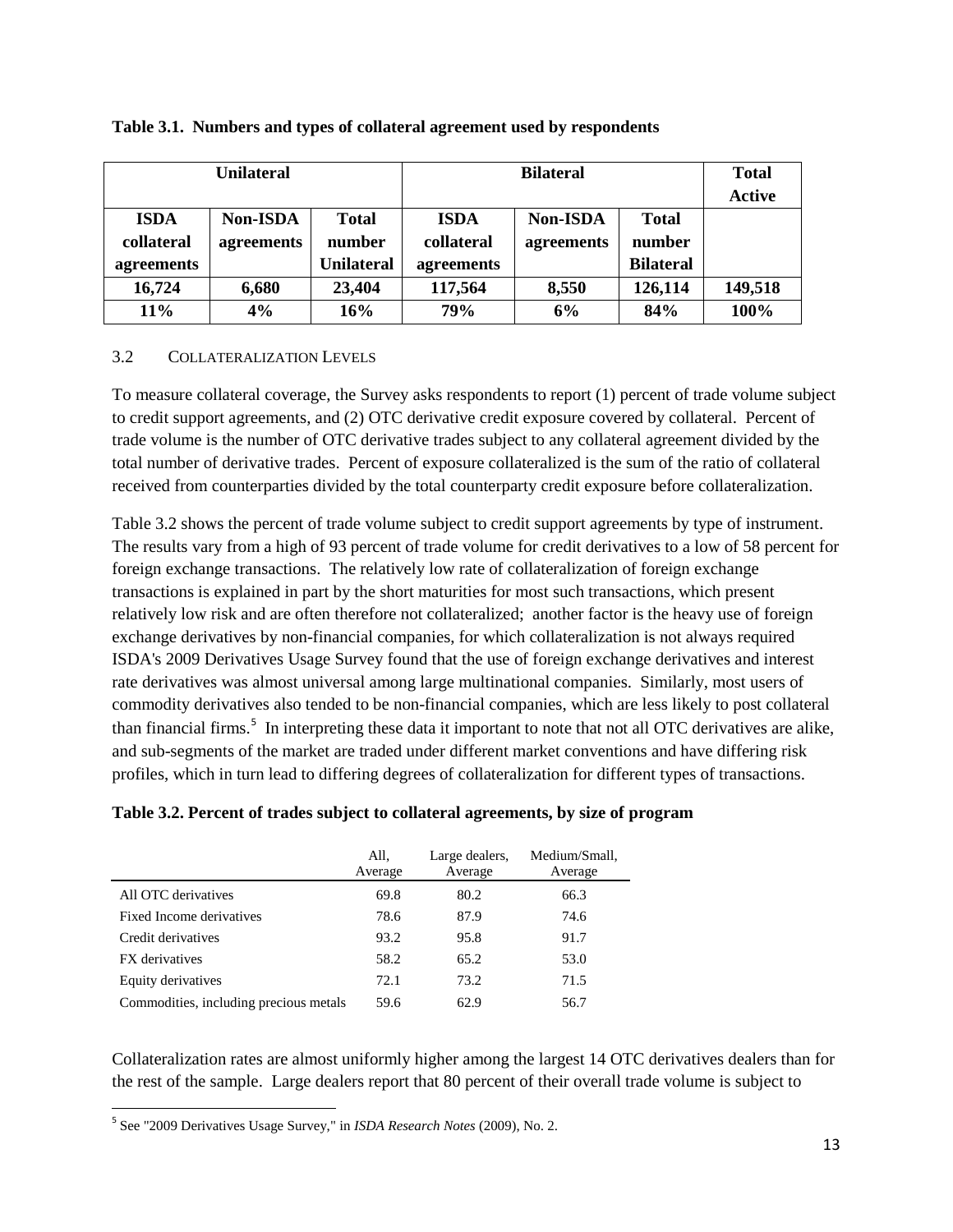collateral agreements, compared to 66 percent of Medium and Small firms, with percentages ranging between 96 percent of their credit derivatives trades on the high end and 63 percent of commodity derivatives transactions on the low end. Readers should note that no comparison is given between the data in Table 3.2 and historical values. This is due to refinements in methodology that mean that year-onyear data are not strictly comparable between 2010 and 2011.

Table 3.3 shows collateralization levels across different types of counterparties. Hedge fund exposures tend to be the most highly collateralized of all types of counterparty exposures with average collateralization levels exceeding 100 percent of net exposures, a figure that reflects Independent Amounts posted by such firms. Positions with banks and broker dealers are the next most highly collateralized among the different counterparty types. Exposures to non-financial corporations and sovereign governments and supra-national institutions tend to have the lowest collateralization levels. The results also show that the major derivatives dealers tend to collateralize their net exposures more highly than other firms.

 $\mathbf{I}$ 

|                                                    | Large,<br>Average | Med/Small<br>Average | ALL-<br>Average |
|----------------------------------------------------|-------------------|----------------------|-----------------|
| All OTC Derivatives                                | 72.2              | 73.4                 | 73.1            |
| Banks/Broker-dealers                               | 88.6              | 73.6                 | 78.6            |
| Hedge funds                                        | 177.9             | 101.4                | 159.9           |
| Mutual funds                                       | 79.1              | 128.0                | 99.5            |
| Pension funds                                      | 73.4              | n/a                  | 70.7            |
| Insurance companies                                | 65.9              | 70.9                 | 67.5            |
| Energy/Commodity firm                              | 36.7              | 38.0                 | 37.2            |
| Nonfinancial corporations                          | 42.7              | 24.3                 | 37.3            |
| Special purpose vehicles (SPV)                     | 19.3              | n/a                  | 19.3            |
| Supranationals                                     | 0.0               | n/a                  | 24.2            |
| Government-sponsored entities/ Government Agencies | 52.7              | 57.9                 | 54.1            |
| Sovereign national governments                     | 13.9              | n/a                  | 17.6            |
| Local or regional government entities              | 10.4              | n/a                  | 9.4             |
| Other                                              | 59.4              | 38.0                 | 51.4            |

#### **Table 3.3. Collateralization levels by counterparty type**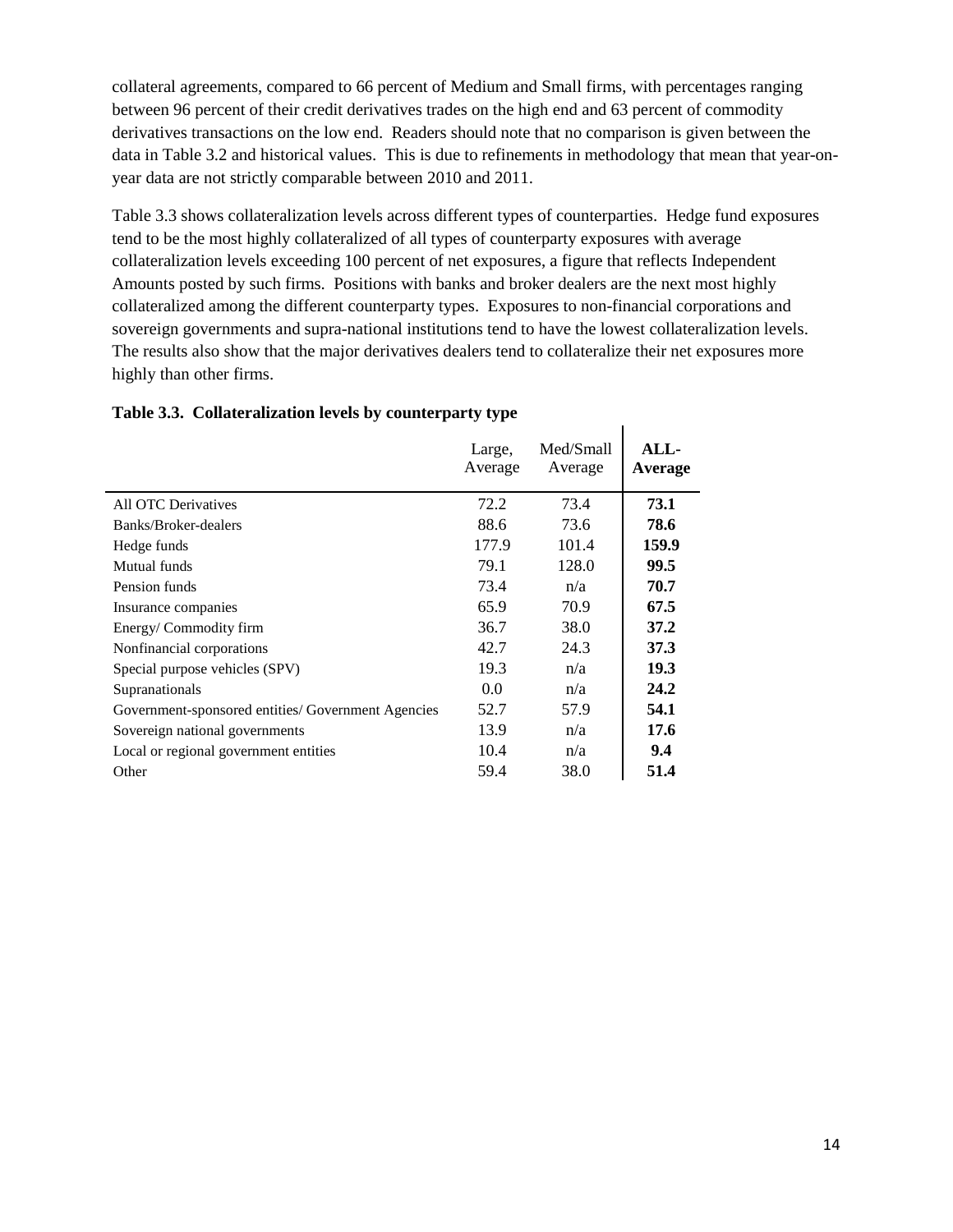#### **4. COLLATERAL MANAGEMENT**

As in past years, the 2011 Survey asked respondents whether they reconcile their portfolios and how often reconciliation is performed. This year 100 percent of the 14 large dealer firms and 73 percent of all respondents indicated that they performed some form of pro-active portfolio reconciliation.

Respondents were also asked how frequently they performed portfolio reconciliations. Specifically, respondents were asked what percentage of trades were reconciled at daily, weekly, monthly, quarterly, annual intervals, or other. Table 4.1 below displays a summary of their responses to this question.

|                          | <b>Large</b> | <u>All</u> |
|--------------------------|--------------|------------|
| Daily                    | 61%          | 31%        |
| Weekly                   | 4%           | 10%        |
| Monthly                  | 8%           | 12%        |
| Quarterly                | 0%           | 4%         |
| Annually                 | 1%           | 1%         |
| Not regularly reconciled | 26%          | 42%        |
| Total                    | 100%         | 100%       |

|                  | Table 4.1 Frequency of portfolio reconciliation, percentage of trades reconciled at stated |  |
|------------------|--------------------------------------------------------------------------------------------|--|
| <i>intervals</i> |                                                                                            |  |

Large dealers tend to reconcile a higher percentage of trades on a daily basis than other respondents. It is standard market practice for large dealers to reconcile outstanding trades with each other on a daily basis, and a large percentage of trades executed by dealers is with other dealers.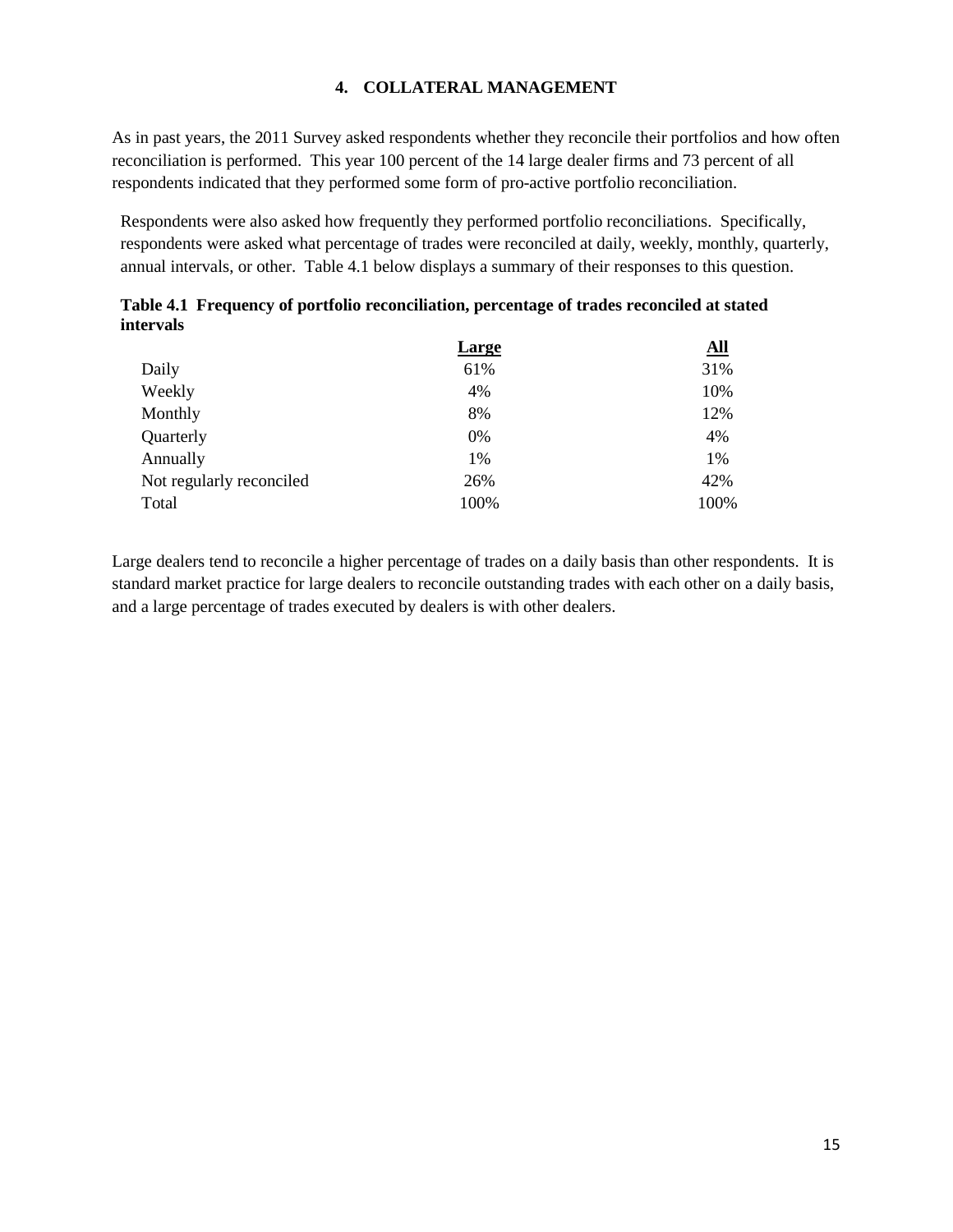#### **Appendix 1. Firms responding to the 2011 ISDA Margin Survey**

#### **Largest 14 dealer banks**

- 1. Bank of America Merrill Lynch
- 2. Barclays
- 3. BNP Paribas
- 4. Citigroup
- 5. Credit Suisse
- 6. Deutsche Bank
- 7. Goldman Sachs
- 8. HSBC
- 9. JP Morgan Chase
- 10. Morgan Stanley
- 11. Societe Generale
- 12. The Royal Bank of Scotland
- 13. UBS
- 14. Wells Fargo

## **All other respondents**

- 1. Absa Capital
- 2. Aozora Bank
- 3. APG Asset Management
- 4. Banca Monte dei Paschi di Siena
- 5. Banco Bilbao Vizcaya Argentaria
- 6. BayernLB
- 7. Bank of New York Mellon
- 8. Bank of Tokyo-Mitsubishi UFJ
- 9. Caja de Ahorros y Monte de Piedad de Madrid
- 10. Cargill International
- 11. Česká Spořitelna
- 12. Chuo Mitsui Trust and Banking Company
- 13. CIBC World Markets
- 14. Citadel LLC
- 15. Commerzbank
- 16. Confederación Española de Cajas de Ahorros
- 17. Co-operative Bank
- 18. Crédit Agricole Corporate and Investment Bank
- 19. Credit Industriel et Commercial
- 20. Dexia
- 21. DnB NOR Bank
- 22. DW Investment Management
- 23. DZ BANK
- 24. EGL
- 25. Eksportfinans
- 26. Eni s.p.a
- 27. Federal Home Loan Bank of Topeka
- 28. FMC Corporation
- 29. Freddie Mac
- 30. Generali Investment Italy Spa SGR
- 31. Government Debt Management Agency Pte
- 32. Hellenic Bank Group
- 33. Henderson
- 34. Hypo Vereinsbank , UniCredit Bank
- 35. KBC Bank NV
- 36. Landesbank Baden-Württemberg
- 37. Macquarie Bank
- 38. Maple Bank
- 39. MetLife
- 40. Mitsubishi UFJ Trust and Banking Corporation
- 41. Mizuho Capital Markets Corporation
- 42. Mizuho Corporate Bank
- 43. Mizuho Investors Securities
- 44. Mizuho Securities
- 45. National Australia Bank
- 46. National Bank of Greece
- 47. Nomura Securities
- 48. Norddeutsche Landesbank Girozentrale
- 49. Nordea Bank AB
- 50. Norinchukin Bank
- 51. Oversea-Chinese Banking Corporation
- 52. PNC Bank
- 53. Portland General Electric
- 54. Prudential Global Funding
- 55. Raiffeisen Bank International
- 56. Raiffeisen Switzerland Cooperative
- 57. Royal Bank of Canada
- 58. RWE Supply & Trading
- 59. SEB
- 60. Shinsei Bank
- 61. SNS Bank
- 62. Standard Chartered Bank
- 63. Sveriges Riksbank
- 64. Sumitomo Trust & Banking
- 65. TD Bank Group
- 66. UniCredit Bank
- 67. Wellington Management Company
- 68. WGZ BANK
- 69. Zürcher Kantonalbank